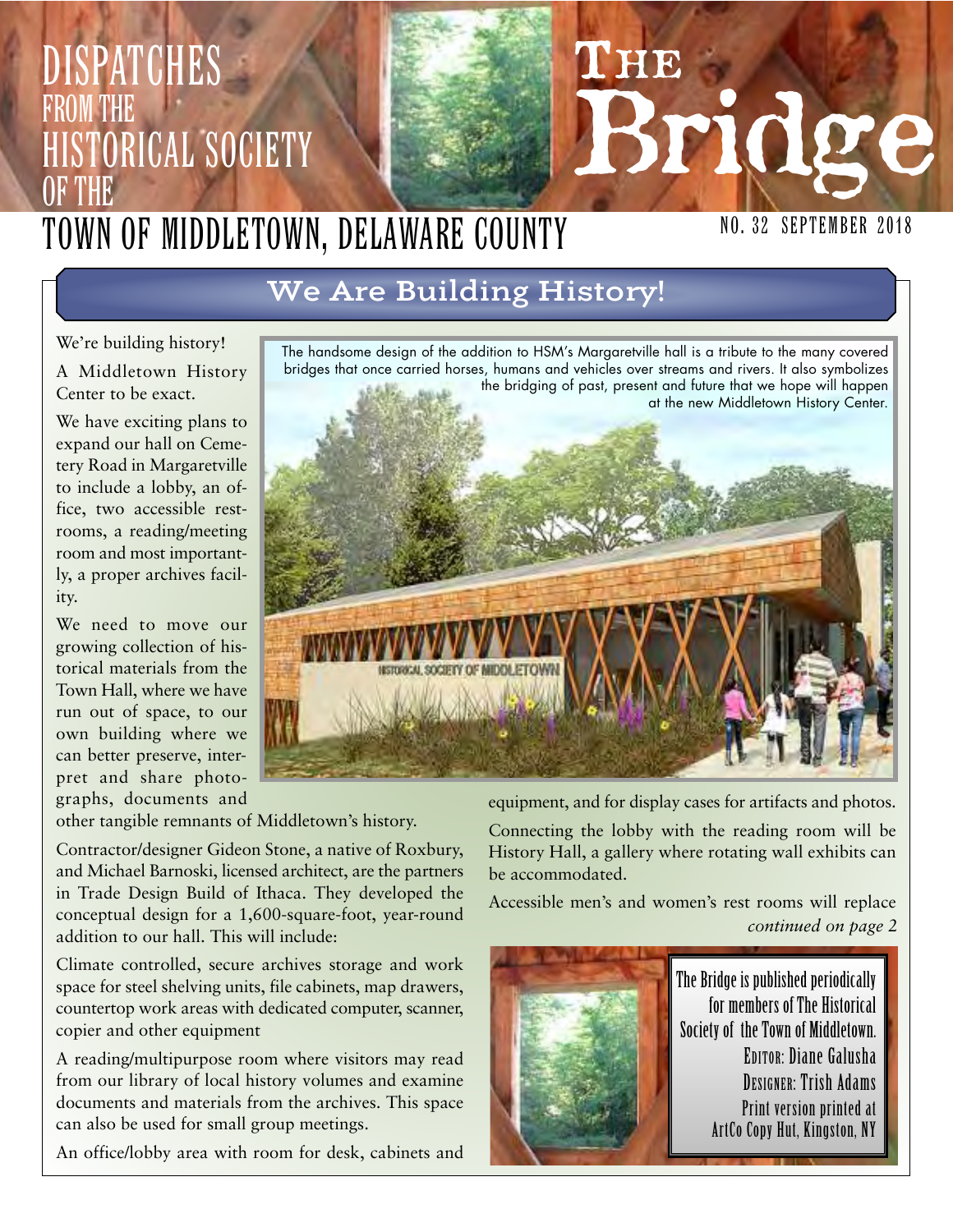## 2 We Are Building History!



The heart of the addition will be the climate-controlled, secure and fire-resistant archives for storing and processing historic materials. Our growing collection will be catalogued, properly housed, interpreted and made available to researchers.



and will continue to be used seasonally for HSM events and programs, and for private rentals.

We are committed to raising the approximately \$350,000 needed to build and equip the addition through targeted and public appeals, events and other means. We have received a commitment of \$50,000 already in state funds secured by Senator James Seward.

This is a major step into the future for HSM. We hope we can count on you, our valued members, to support this project! You will receive a special mailing with more information later this fall.

| agen hilas Record Solar Segue 30<br>$\pi$ tro tro resurgence is $u$<br>Frederico<br>Edward<br>Alton<br>as yr<br>lings<br>ill.st<br>伊<br>Morge 19<br>Aucy John<br>$10 - 252$<br>ぶけ<br>Designs<br>no tro<br>nun<br>se ver |                       |  | military tan for the bear 1959 |     |
|-------------------------------------------------------------------------------------------------------------------------------------------------------------------------------------------------------------------------|-----------------------|--|--------------------------------|-----|
|                                                                                                                                                                                                                         | Same                  |  |                                |     |
|                                                                                                                                                                                                                         | Augle                 |  |                                |     |
|                                                                                                                                                                                                                         |                       |  |                                |     |
|                                                                                                                                                                                                                         |                       |  |                                |     |
|                                                                                                                                                                                                                         |                       |  |                                | 136 |
|                                                                                                                                                                                                                         |                       |  |                                | 234 |
|                                                                                                                                                                                                                         | Alkin John H.         |  | 434.86                         | 131 |
| lis 400.<br>1920-str<br>化县                                                                                                                                                                                              |                       |  | 领距                             |     |
| Allaber Orten M.<br>$48 - 48$                                                                                                                                                                                           | my Brook from 624 624 |  | fall                           | ŧП  |



Charles "Teddy" Woolheater (above), who came from Charlottesville, VA to attend the MCS reunion banquet August 11, brought with him a smooth wooden peg retrieved by his father, Charles E. Woolheater, when the Arkville Covered Bridge was taken down in 1938. The bridge, which carried Route 28 across the Dry Brook stream for 90 years, was the last covered span on a New York State road. Mr. Woolheater donated the artifact to HSM. It is currently on display with a covered bridge photographic exhibit at our hall.

An example of the revealing and useful documents in our collection is an 1859 tax roll for the Town of Middletown (left), which contains hundreds of names of town property owners with the amount of acreage for which they were taxed.

**HSM EXECUTIVE COMMITTEE**<br>Diane Galusha, PRESIDENT Tina Greene, VICE PRESIDENT Marilyn Pitetti, TREASURER Tina Greene, VICE PRESIDENT Amy Taylor, SECRETARY TRUSTEES: Shirley Davis, Henry Friedman, Pat Moore, Barbara Moses, Anne Sanford www.mtownhistory.org history@catskill.net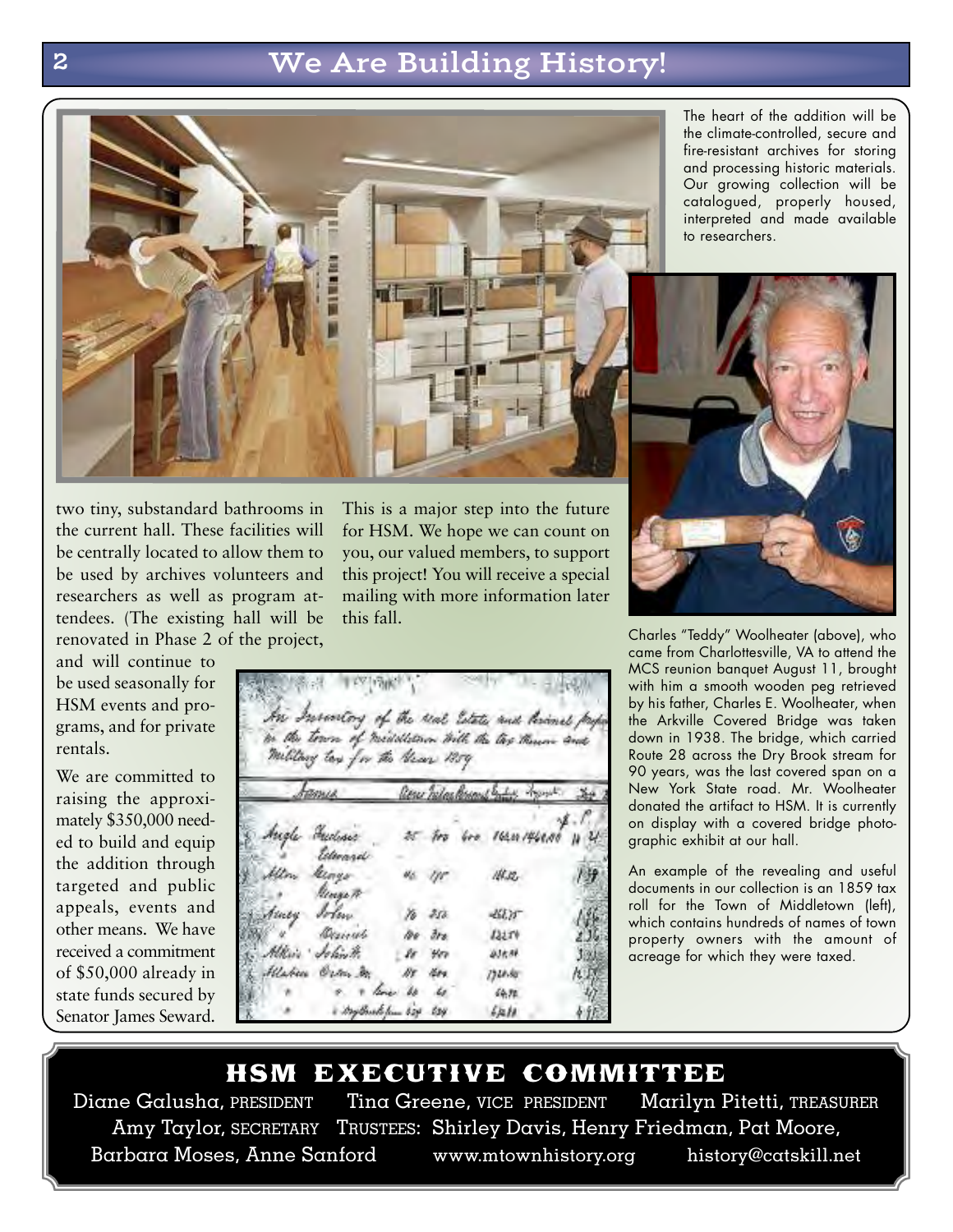### Does This Ring a Bell? MORE ON THE MYSTERY BELL...

Remember our story in the Summer 2017 Bridge about the Margaretville Union Free School bell that wound up in a Baptist Church in Palm Beach Gardens, Florida?

A follow up story in the Palm Beach Post April 6, 2018 (sent by Frank Mann) described a recently discovered clipping from an unidentified 1962 newspaper that reported on an "open house revival" at the church. The story explained that the Margaretville School bell in the new belfry was given to the church by Charles and Frieda Affron.

Armed with that new information, we turned to the online Catskill Mountain News and found an article from 1958 headlined "MHS bell retires to Florida." It said that Mrs. Charles Affron, a graduate of the school, found the bell in a Roxbury antique shop, bought it, and took it back to Florida (it appears the Affrons moved down there from Margaretville in 1950). "It has been installed as a dinner bell in her yard." Four years later, the Affrons evidently gave the bell to the church.

The Kasses had the bell in their Kass Inn lobby in the 1940s — Peg Barnes, who lived at the inn with her mother, a baker, in the mid-late 1940s, remembers it being rung every New Year's Eve. Max and Sadie must have sold it some time after that to the local antique shop where Frieda Affron found it.

Mrs. Affron was very involved with the conservative synagogue in Palm Beach. It is a tribute to community spirit and ecumenism that the bell wound up in a Baptist Church.

# Coming up!



SAT **OC T** 

27

Note New Date

CAULIFLOWER FESTIVAL. Exhibit in the History Tent: "Guns and Butter: Food and Farms During World War I." See vintage vehicles participating in the Catskill Conquest Rally honoring the 1903 Endurance Run that went through the region. Free. 10 am – 4 pm. Margaretville Village Park.

HSM ANNUAL MEETING & LUNCHEON. Charles Yaple, author of Jacob's Land, "The Revolution Comes to Pakatakan." Reservations required. 845-586-2860. \$20 Noon –2:30 pm. HSM Hall.







An Enormous Show in the Air and on the Ground by a Vast Army of Male and Founde Artists, Actors and Colchrities, whose Wonder Performances embrace every conceivable feat of human ondeavor.

See the big \$1,100,000 Meangerie, the herd of Elephants, frove of eamels, baby elephant, lions, tigers, zabras,

SEE THE BIG FREE STREET PARADE at 10 A. M.

his eiresa will exhibit in Stamford August 3 and in Phoenicia August 5. Cheap Railroad Excursions.

#### Summertime fun, c 1904

Lions, tigers and elephants – trick donkeys, too! – arrived by train to set up an entertaining camp alongside the tracks at Arkville. Imagine the parade! The circus played in Stamford the day before, and in Phoenicia the day after. 1904 was the last year for this circus because producer Sig Sautelle's wife had a stroke and he returned to Homer, NY to care for her. Has anyone seen photos of this event in Arkville?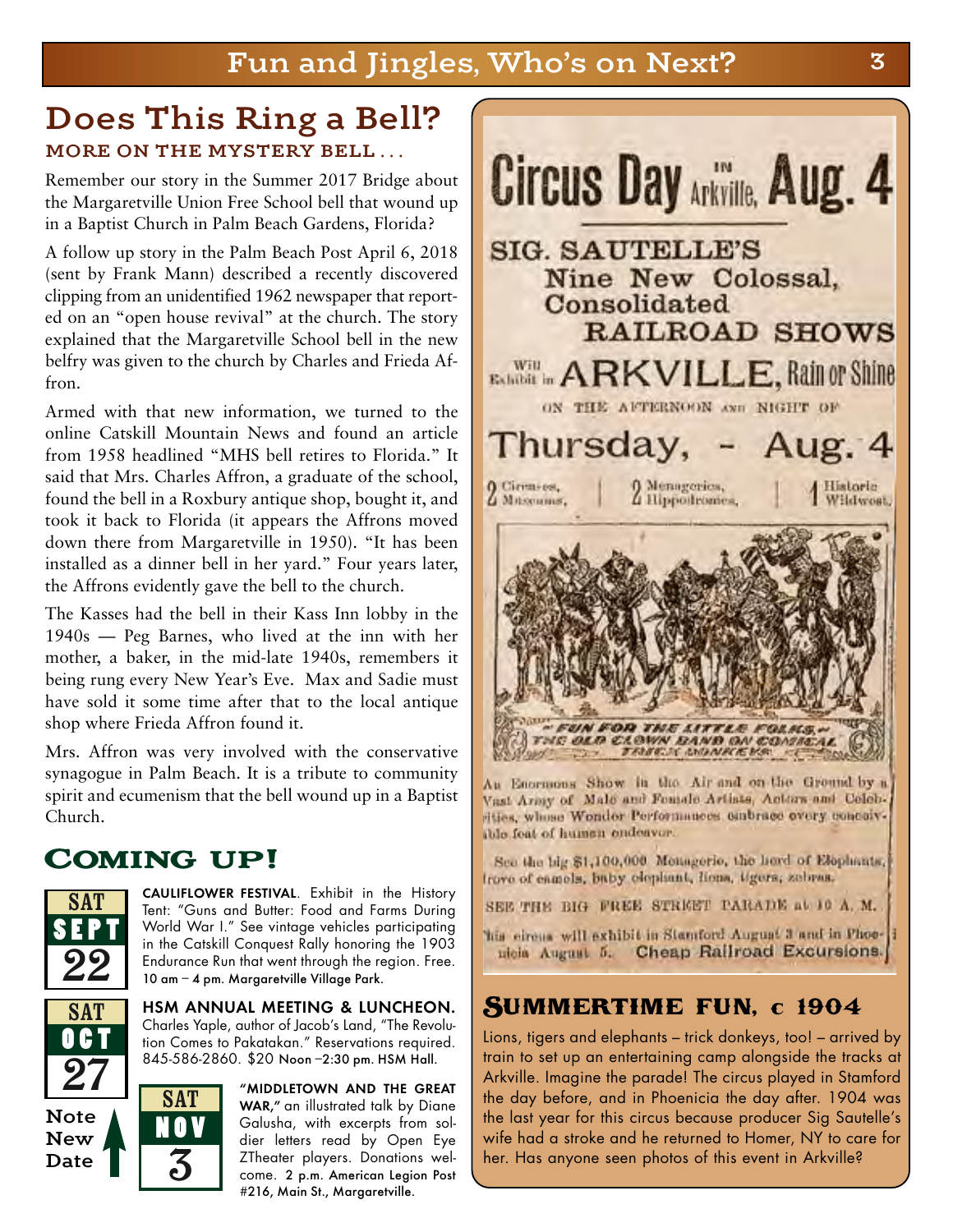#### 4 Scenes from a Cemetery Tour

The 6th Living History Cemetery Tour took place under a glorious blue sky July 7, when more than 120 people came to the Halcottsville Cemetery to enjoy plein air portrayals by ten talented performers. A huge thank you to the players, docents, directors, and the many volunteers who made this a very successful fundraiser for HSM.

A video of the event, produced by Alan Powell, associate professor of communications at Arcadia University in Philadelphia and a Fleischmanns homeowner, will be available for purchase at the Cauliflower Festival in Margaretville September 22.

On this page: Agnes Laub prepares to bring Jennie McKenzie Hewitt Doland to life. (below). Amy Taylor and Dave Truran were storekeepers Aurelia and Ed Griffin (right). Anne Saxon Hersh (below right) added some juicy scandal with her portrayal of Bertha Williams, one of the 'faithless four' in the infamous elopement of 1913.

Facing page, clockwise from upper left:

Burr Hubbell played his distant cousin, entrepreneur George W. Hubbell

Directors Joyce St. George and Frank Canavan, were accompanied by granddaughter Annajulia Canavan-Lima who served as videographer Alan Powell's assistant.

Volunteers extraordinaire Barbara Atkin, Glenna Herz and Jane Miller

John Bernhardt, who has appeared in all six HSM cemetery tours, played hotel keeper Sherman Bussy, alongside Sherman's grandson, Winfield Bussy, played by Eli Taylor.

Brothers Rich, Terry and Tim Kelly were honored to portray their grandfather George Kelly and great uncles David and Norman, the original "Kelly Brothers" who created a farm and business empire in Halcottsville

Erwin Karl, who portrayed Andrew Moldovan, was thrilled to meet Andy's grandson, Bob Wood.

#### THE CEMETERY

The fields where the dead lay, Where flags fly and flowers bloom, Where the young run and play, And some souls still loom.

The field where headstones grow, Where trees stand solemnly, Watching the field where they lay.

But there are those who still respect, Those rocks still erect,

Where shadows linger and rocks stand cold, But there are those who still respect.

*— Eli Taylor, age 13, written as he waited to perform in the tour on July 7, 2018*





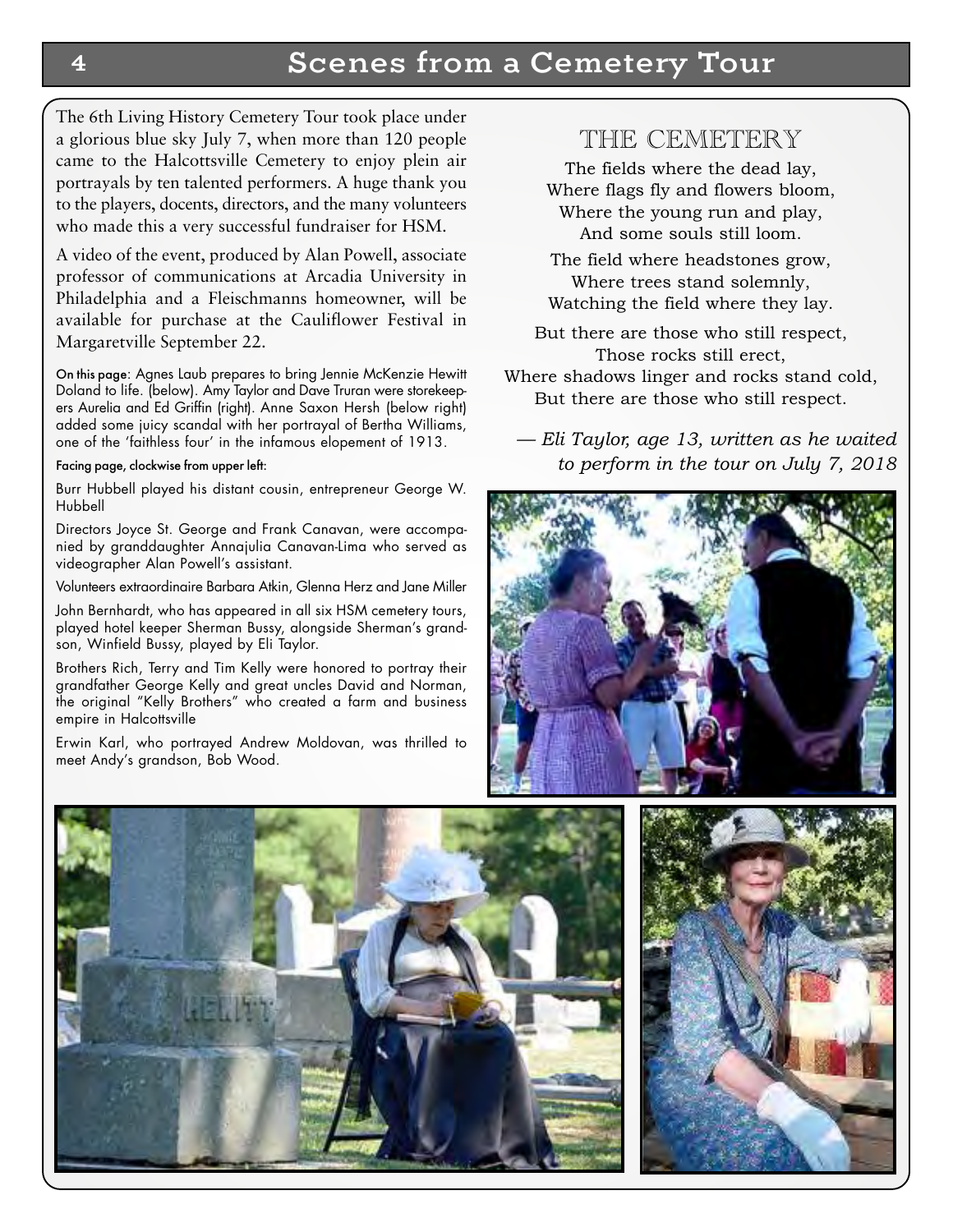# Halcottsville Cemetery, July 7 5

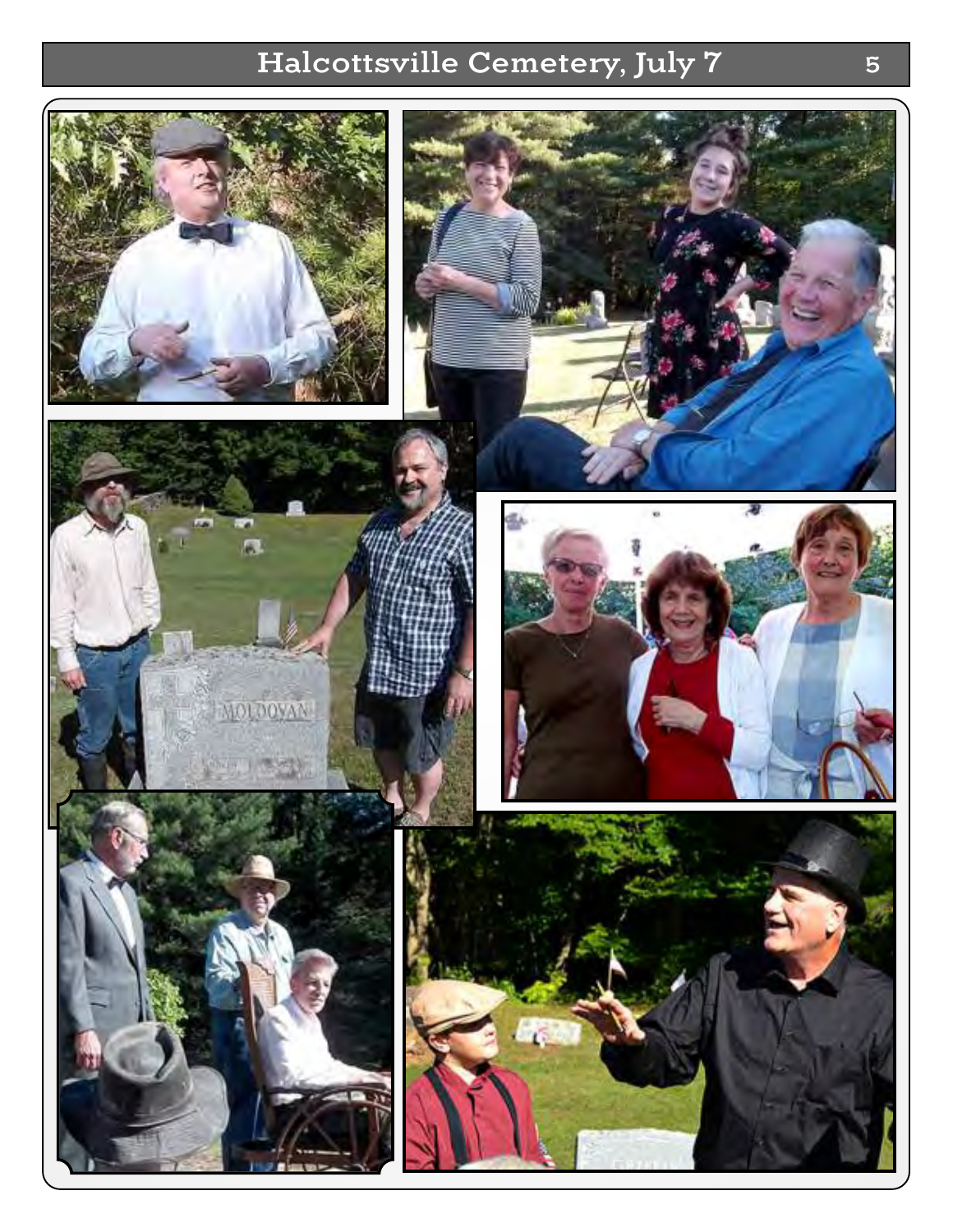#### The House on the Hill

Folks who've been around since the 1960s associate this beautiful house on the hill just south of Margaretville with famed photographer Art Kane who occupied it longer than anyone, from 1963 to 1991. But it has been home to many an interesting family. Here's a brief look at the lives of some of them.



Gustave Feder had the house built around 1899. He was 50 years old, a German-born merchant from Cincinnati where he sold furnishings and household goods. We can only speculate on what brought him to the Catskills with wife Nannie and teenage daughter Elsa. Perhaps he was a friend or associate of fellow immigrant Charles Fleischmanns who also hailed from Cincinnati and had built a family compound in Griffins Corners.

Gustave bought part of the farm of Ransom Hull (later of Hubbell Hill), and had his 'cottage' built (builder unknown) at an estimated cost of \$10,000. The *Catskill Mountain News* recalled years later that "the lot in front of it was graded and seeded at an immense cost. He is said to have employed eight teams and about 40 men for around two months just putting that lawn in condition."

A "fine dairy of high bred cows" was part of the 'gentleman's farm' that was auctioned when the Feders sold the property in July 1904. The *News* reported that, although Mr. Feder loved it here, "Margaretville cannot afford the social advantage that Newport or the continent affords," the writer speculating that 16-year-old Elsa may have influenced her parents to leave for brighter prospects.

This was how the house looked when William E. Finn owned it from 1907 through the late 1920s. The tennis court was later removed, and a pool was installed.

Gustav and Nannie Feder (left), shown here in passport photos, had the house built in 1899.

The next owners, Paul Pugh and John Knight, held the property exactly a year before S. L. Pakas acquired it. Two years later, in July 1907, Mr. Pakas traded the "country residence and 175 acres" as partial payment for a ninestory hotel on West 58th St. being sold by New York City real estate broker William Finn. The Finns summered there for the better part of two decades. In 1908 they hired Wilbur Kittle of Millbrook to work the farm. In 1910, A. D. Keator leased it to add to his own neighboring farm.

On a drive into Margaretville in August 1909, a broken bit caused the horse pulling the Finns' carriage to charge madly into town. The coachman managed to lower Mrs. Finn and their small daughter out of the careening wagon, and jumped after them, with Mr. Finn remaining aboard to try to stop the animal before leaping from the wagon, suffering a head injury. He was treated at the Pocantico Inn by Dr. Champlin, while two physicians and two nurses were summoned on the next train from New York. Mr. Finn recovered at his house on the hill. No word on how the horse fared.

In the summer of 1918, there was music in the big house, as violinist Artur Bodanzky, his wife and two children leased the place from the Finns for the summer. Bodanzky was the Austrian-born conductor of the Metropolitan Opera orchestra.

6

*continues on facing page*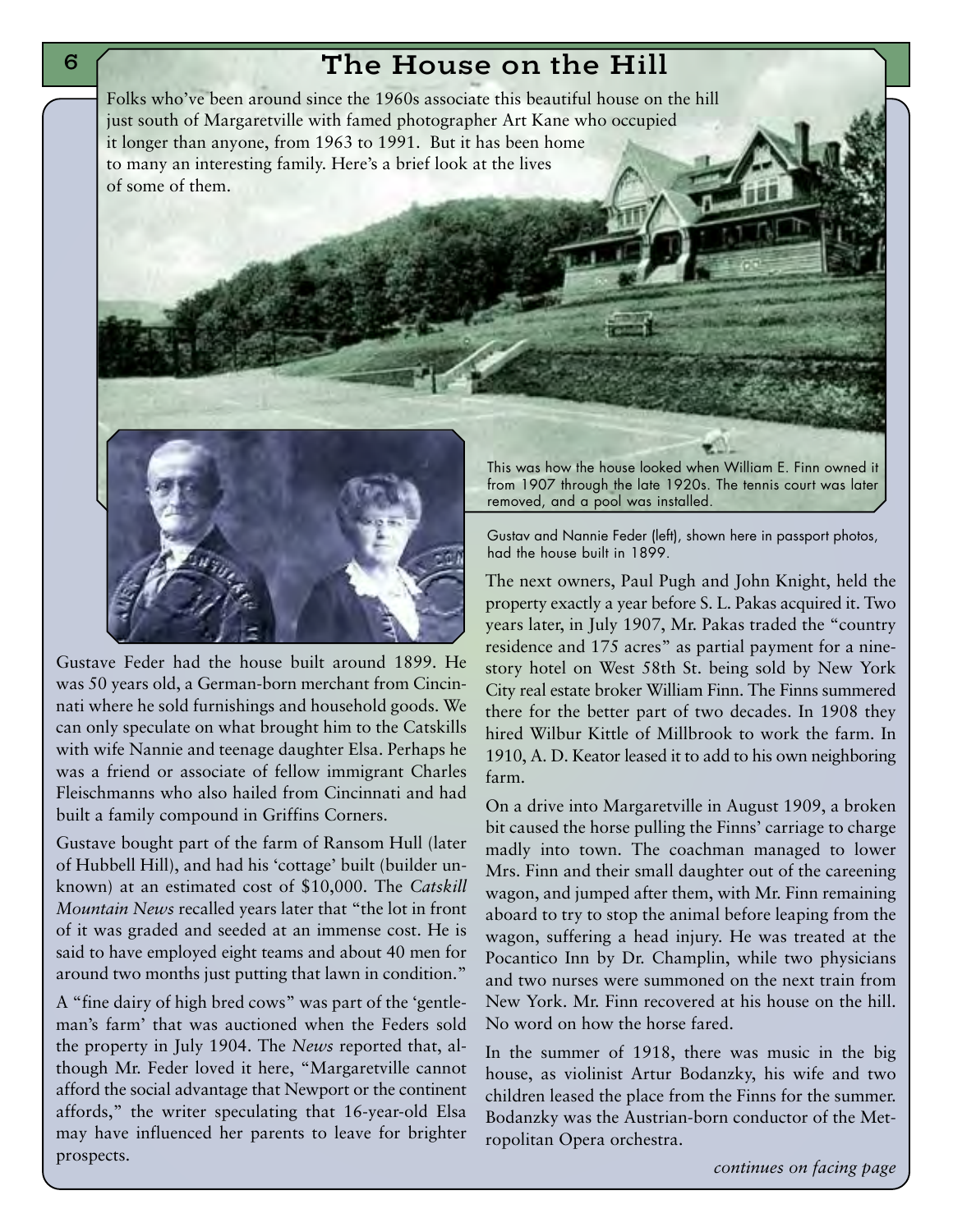#### The House on the Hill & Its Colorful Inhabitants

#### *Continued from facing page*

Some of the Finn property was taken when the road was improved in 1921 (that was THE State highway then – today's Route 28 on the opposite side of the East Branch was built in the 1960s). The family's fortunes didn't fare much better after that. Mr. Finn died and his widow tried unsuccessfully to sell the property. Household goods, and farm tools, wagons and livestock were auctioned in 1928. The bank foreclosed in 1931.

Enter Roy Leonard, a Tennessee-born farmer who bought and sold several properties in the area and knew a bargain when he saw one. He purchased the estate for \$8,000 in 1933. Leonard continued to work the farm for several years but sold the house on the hill to Irving Ponemon.

Ponemon, born in Brooklyn in 1894, was a son of Morris and Yetta Ponemon, Russian immigrants who supported their five children by operating a dry goods store. Irving grew up to make a name for himself as a radiologist. In 1940 he was an 'X-ray specialist' with a private practice in Jamaica, Queens where he employed a maid, a chauffeur and a housekeeper. Ponemon was involved in the super-secret Manhattan Project, developing the atomic bomb, according to grandson John Hoeko.

Irving and Martha Ponemon had two children, Audrey and Warren. Audrey married John Hoeko, a Fleischmanns contractor, in 1947. The wedding, with 160 guests, was held at the house on the hill, then known as "High Winds."

Irving and Martha divorced, and Martha stayed on at the Margaretville house. In 1963 she sold it to Art Kane (pictured above right), a magazine art director turned photographer whose career was skyrocketing.

Traveling the world on magazine assignments, and developing ad and fashion campaigns, Kane occasionally used the house and grounds for photo shoots. But he mostly saw the house on the hill as a refuge from the demands of his busy life. He had a pool put in and hosted parties that got the locals talking during the '60s and 70's, and kept his young sons, Anthony and Jonathan, entertained. In 1965 a fire believed started in a sauna heater was caught before it could cause major damage.

Kane sold the estate in 1991 to Robert Bruno, a pharmaceutical executive and his wife Laura. They occupied "High Winds" until 2014, when they sold it to Benjamin Breen, a concert violinist, and Sally Rowe, a filmmaker, who, after recently restoring it, are adding a new chapter in the long and colorful life of the house on the hill.



An audience of some 40 people were enthralled July 21 at a presentation by Jonathan Kane, son of Art Kane, acclaimed as one of the most influential photographers of the 20th century. The slide show included many of the fashion, advertising, documentary and music images for which Art Kane was famous. Kane created many portraits of contemporary musicians, including Bob Dylan, Janis Joplin, the Rolling Stones, the late great Aretha Franklin, and The Who, pictured here in a classic image taken in Manhattan's Morningside Park. The Kanes had a home in Margaretville from 1963 to 1991 (see related story). Sons Jonathan and Anthony performed locally as the Kane Brothers Blues Band many times in the '70s and '80s. Jonathan remains active in the music world with his band February, and is also an accomplished professional photographer. For more info: artkane.com.